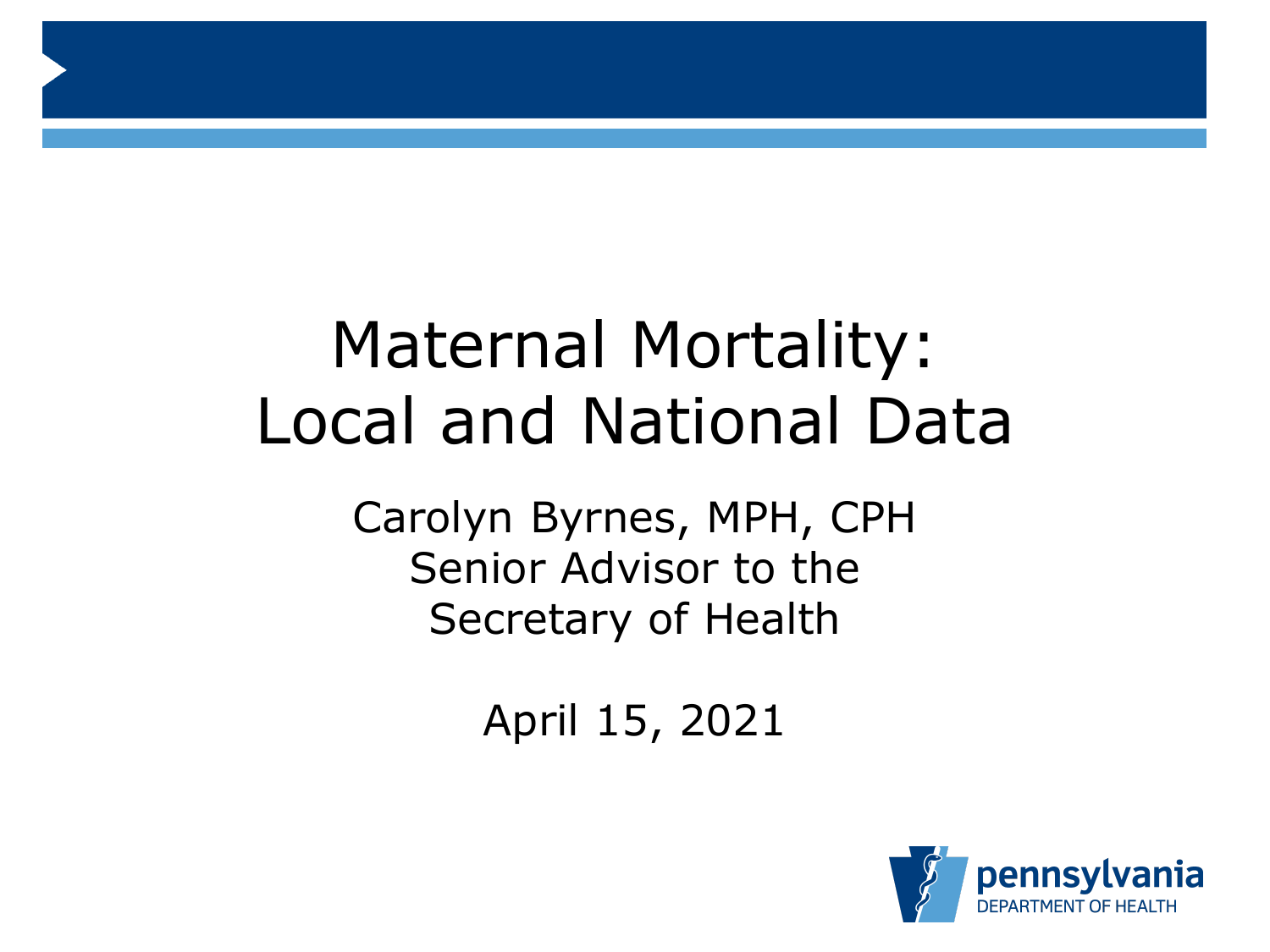# 1. Local Data: Pennsylvania & Philadelphia

2. National Data

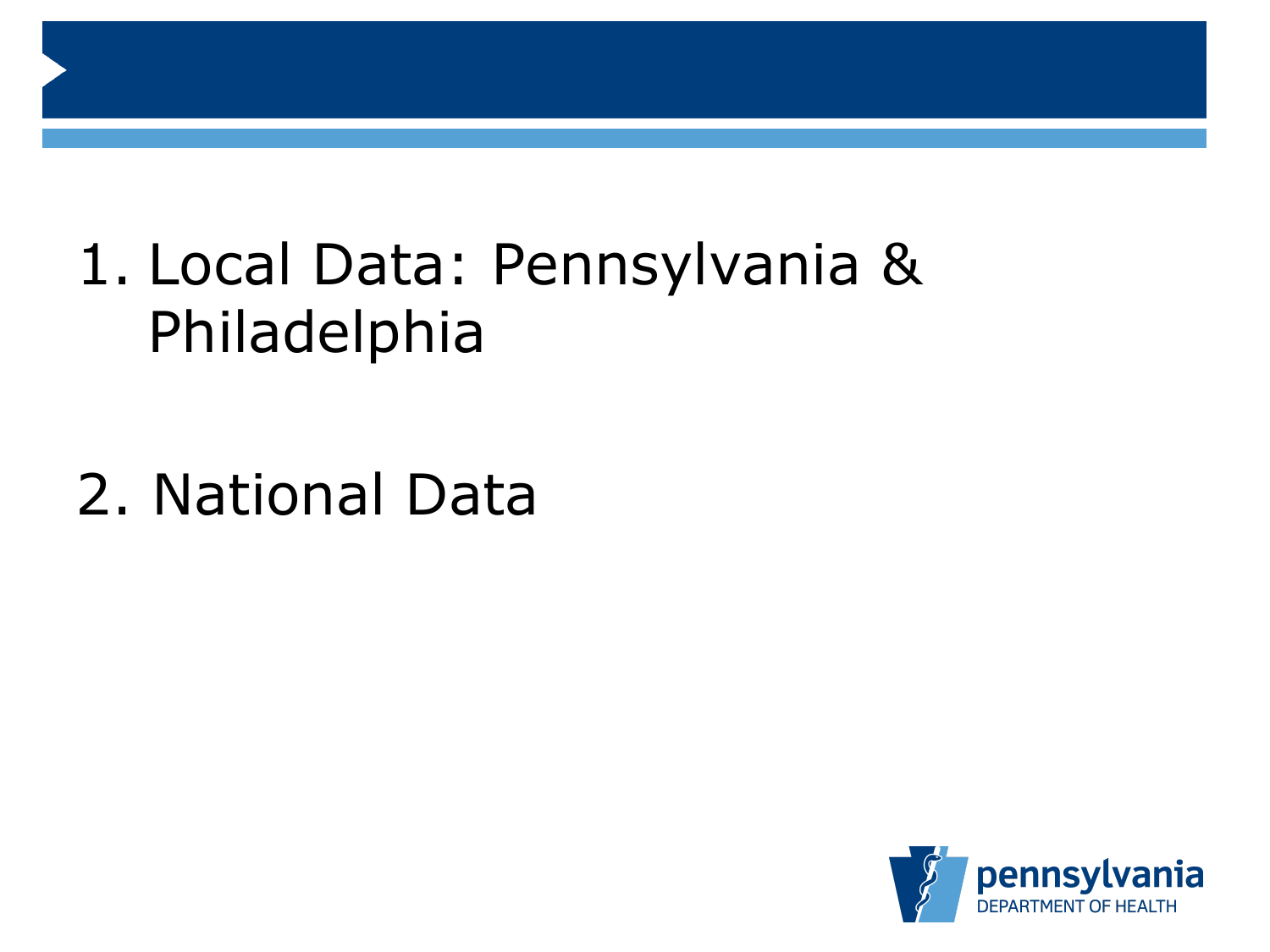# **Pregnancy associated deaths:**

the death of a woman while pregnant or up to one year from the end of a pregnancy regardless of the outcome, duration or site of the pregnancy, including all accidental or incidental causes of maternal death.

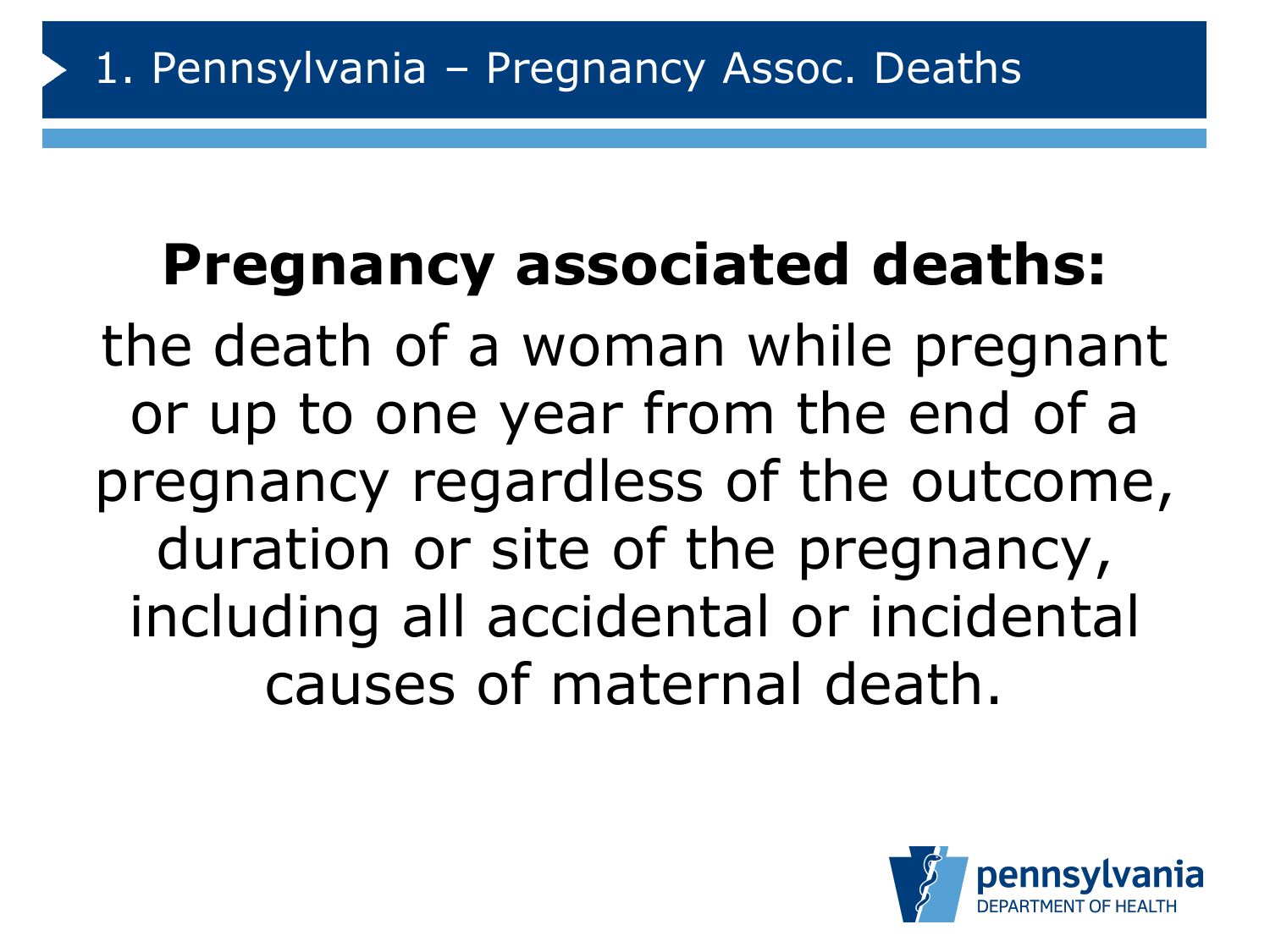### 1. Pennsylvania – Pregnancy Assoc. Deaths



https://www.health.pa.gov/topics/Documents/Diseases%20and%20Conditions/ Pregnancy%20Associated%20Deaths%202013-2018%20FINAL.pdf

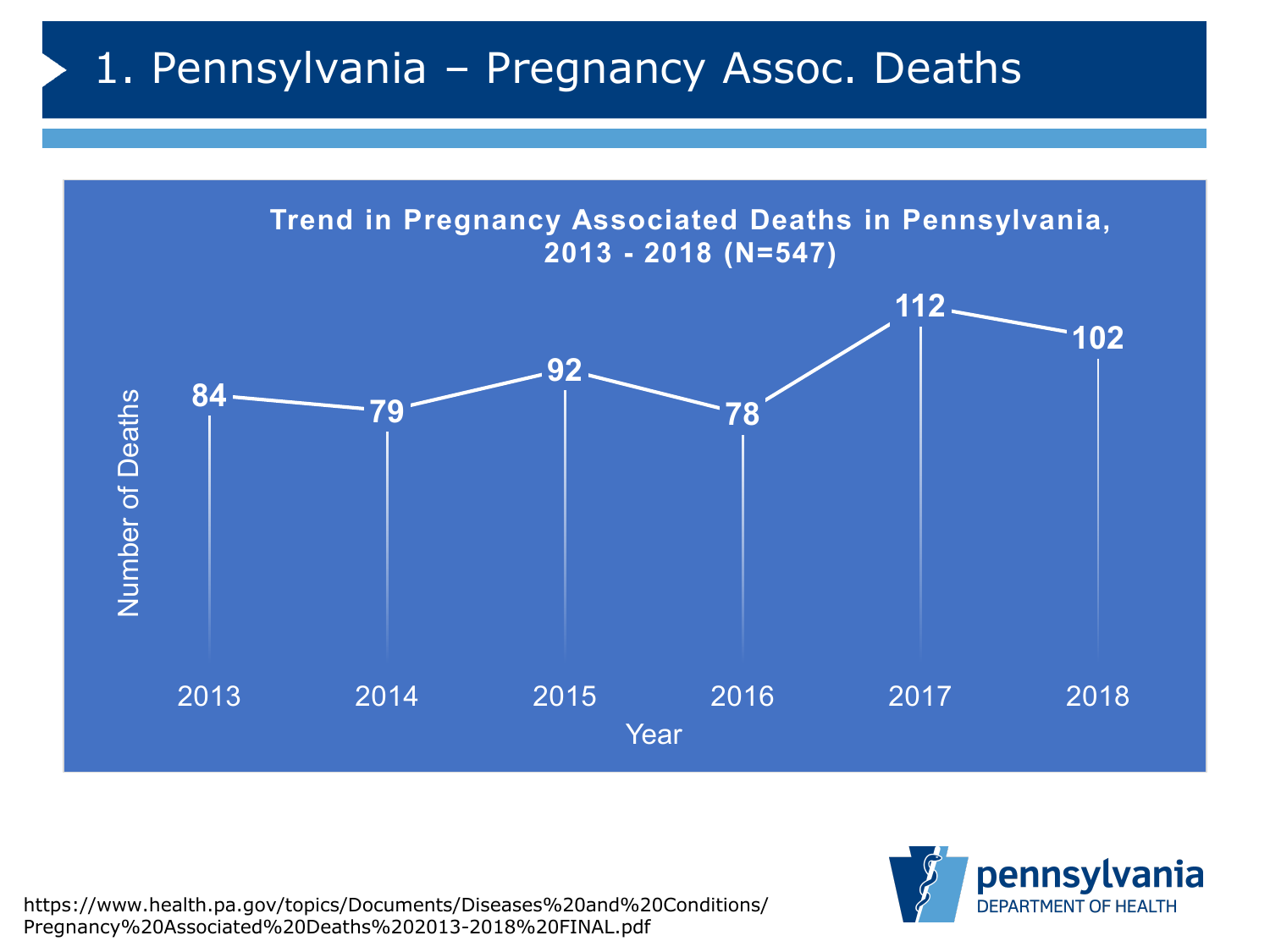### 1. Pennsylvania – Pregnancy Assoc. Deaths

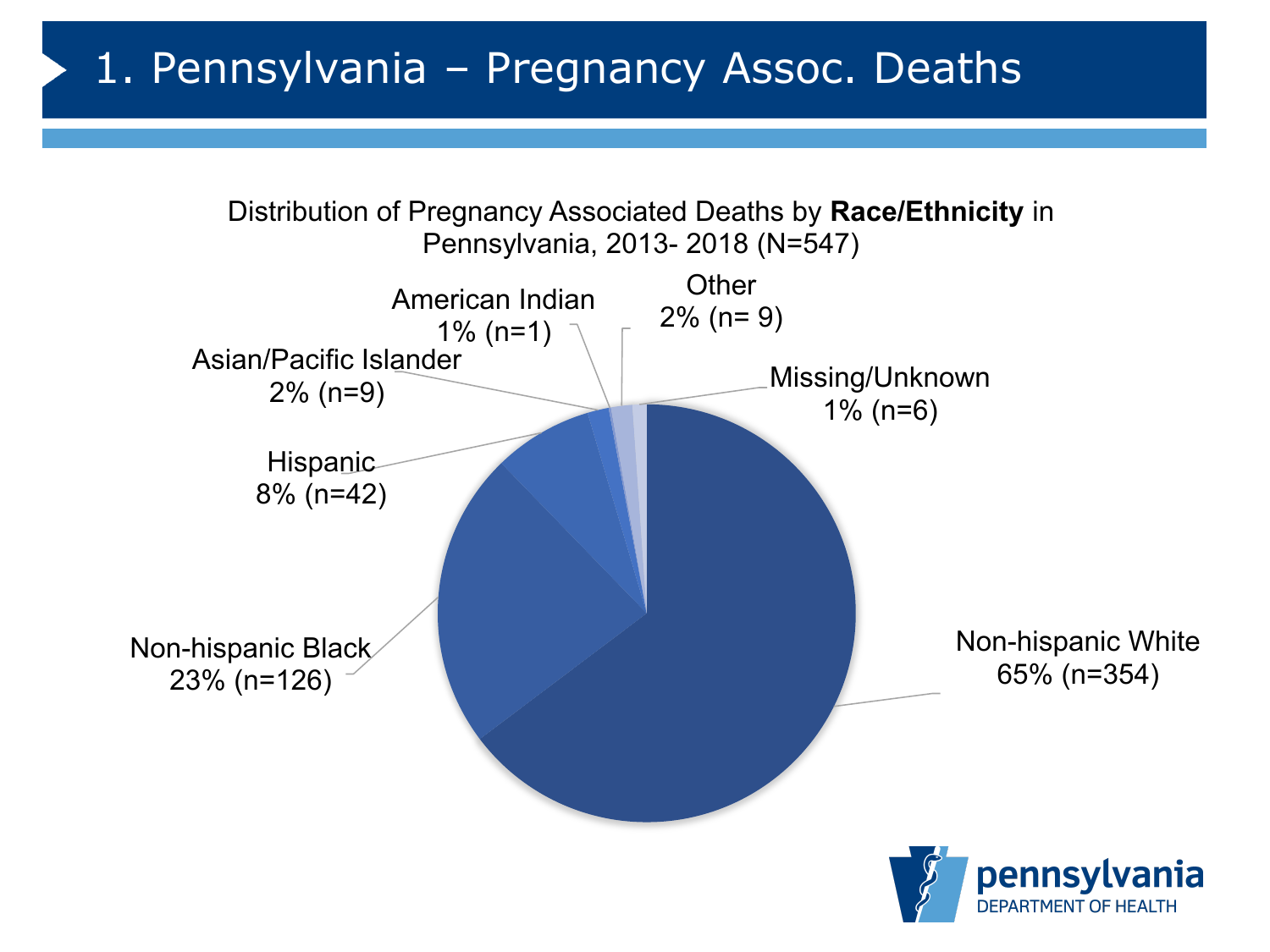### 1. Pennsylvania – Pregnancy Assoc. Deaths



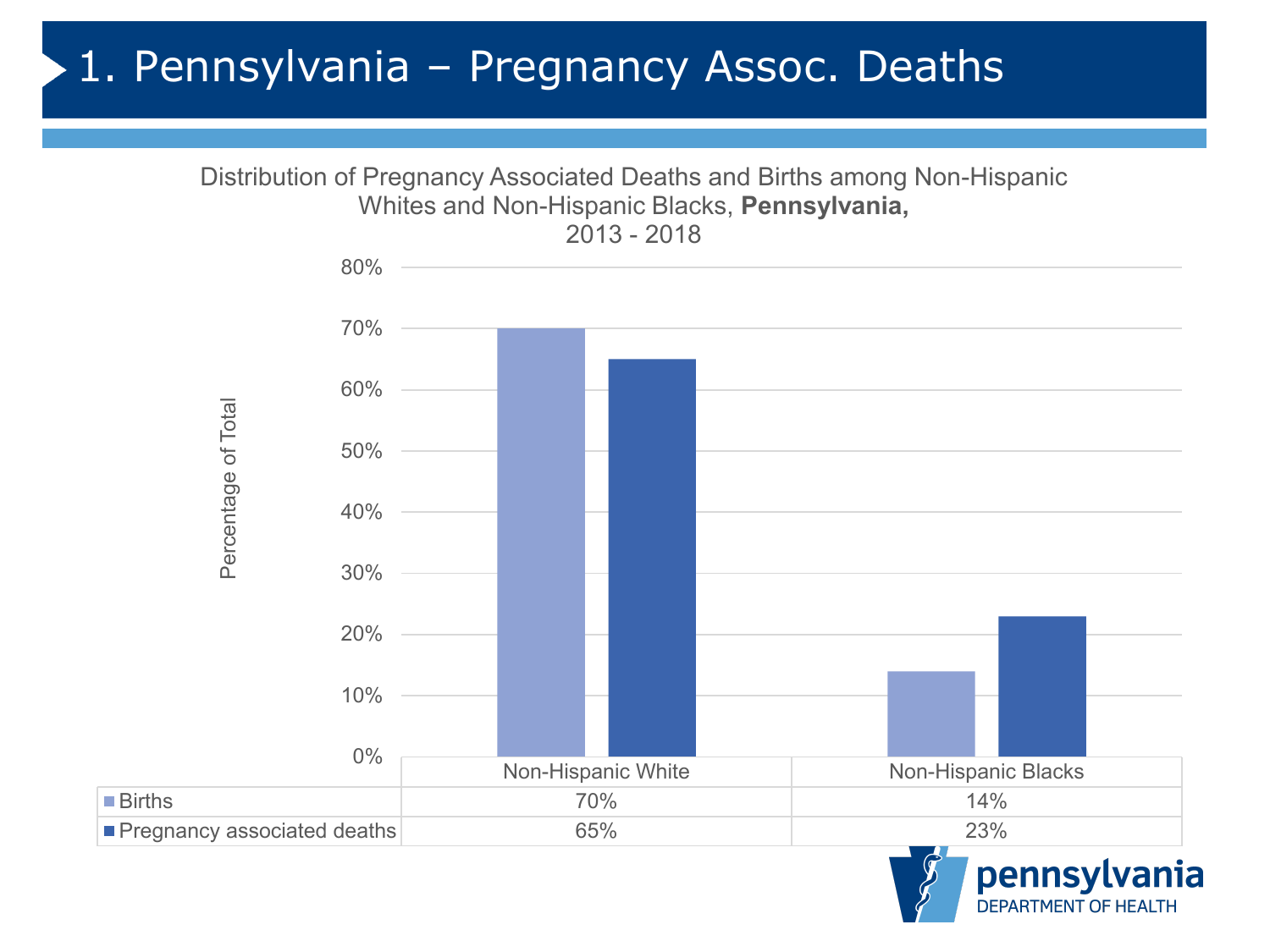### 1. Philadelphia - Pregnancy Assoc. Deaths

#### Distribution of Pregnancy Associated Deaths and Births among Non-Hispanic Whites and Non-Hispanic Blacks**, Philadelphia**, 2013 - 2018



■ Births ■ Pregnancy Associated Deaths

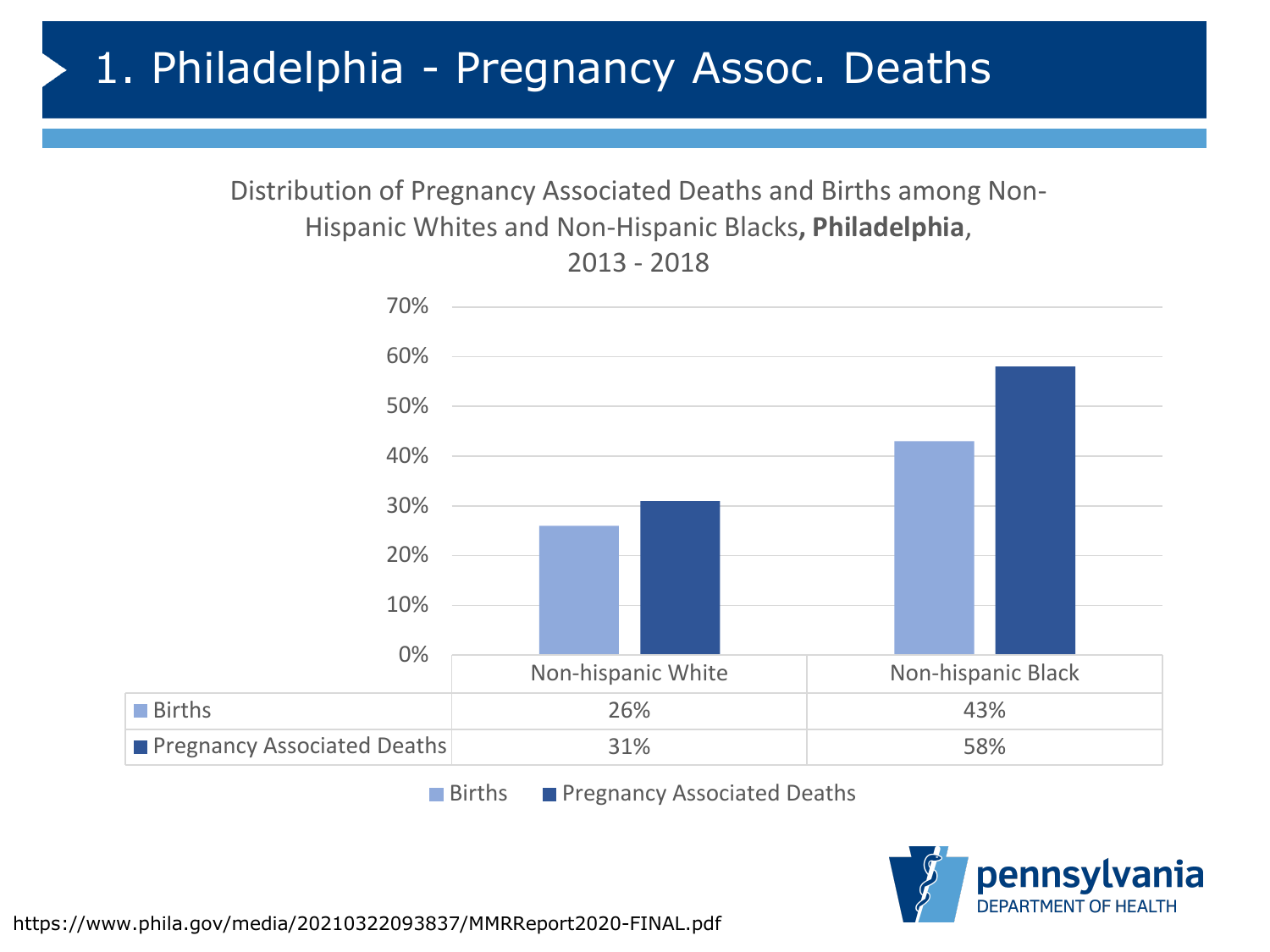# Definitions

#### **Pregnancy Associated Deaths:**

the death of a woman while pregnant or up to one year from the end of a pregnancy regardless of the outcome, duration or site of the pregnancy, including all accidental or incidental causes of maternal death

#### **Pregnancy-Related Death**

The death of a woman during pregnancy or within one year of pregnancy due to a pregnancy complication, a chain of events initiated by pregnancy, or the aggravation of an unrelated condition by the physiologic effects of pregnancy

#### **Pregnancy-Associated but NOT Related Death**

The death of a woman during pregnancy or within one year of pregnancy from a cause that is not related to pregnancy

Unable to Determine

Source: St. Pierre A; ZaharatosJ; Goodman D; Callaghan WM. Jan 2018. Challenges and opportunities in identifying, reviewing, and preventing maternal deaths .Obstetrics and Gynecology. 131; 138-142.

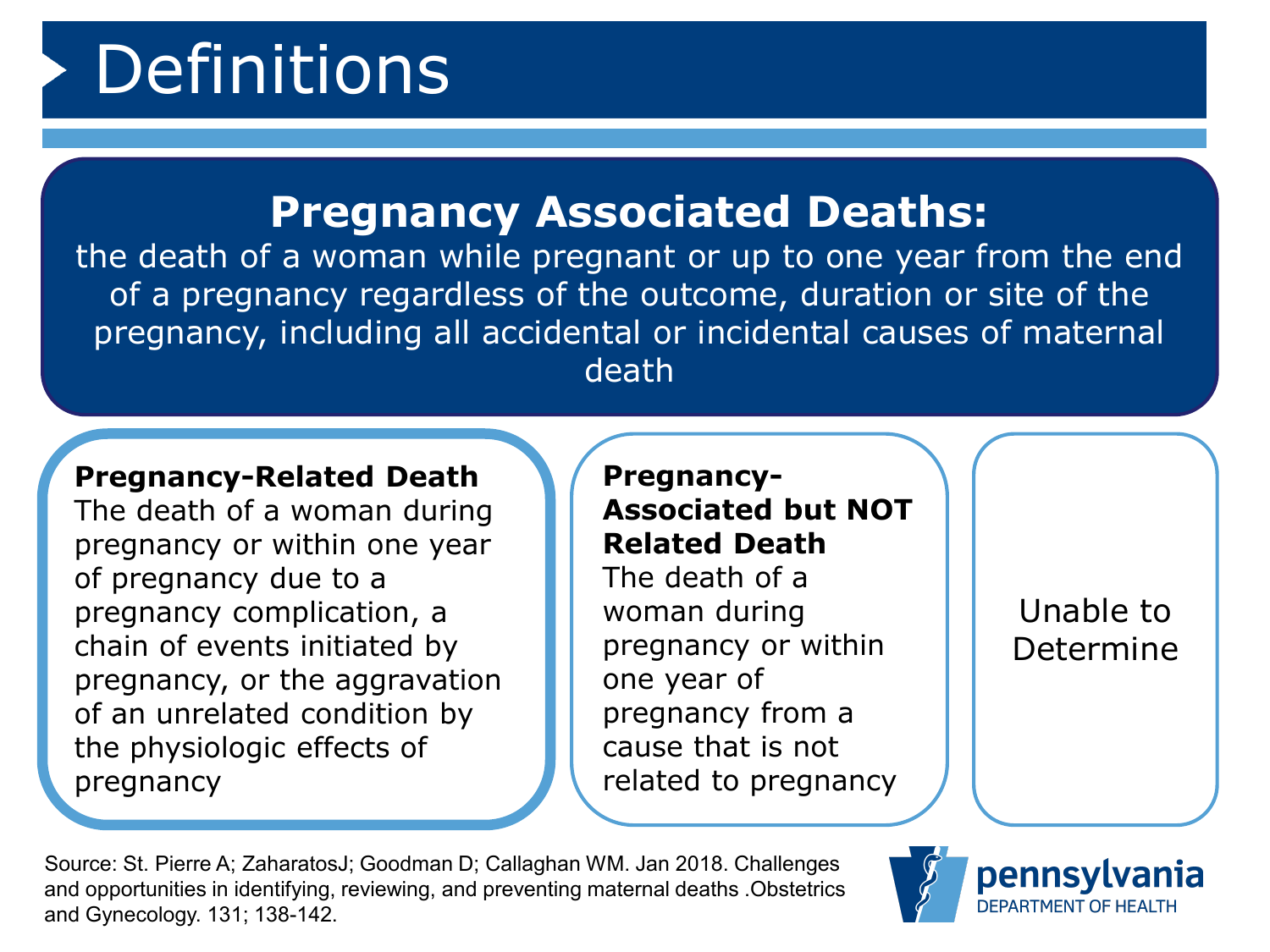**700 birthing people** die from pregnancy-related complications each year in the United States.



Source: Pregnancy Related Deaths, CDC Vital Signs, May 7, 2019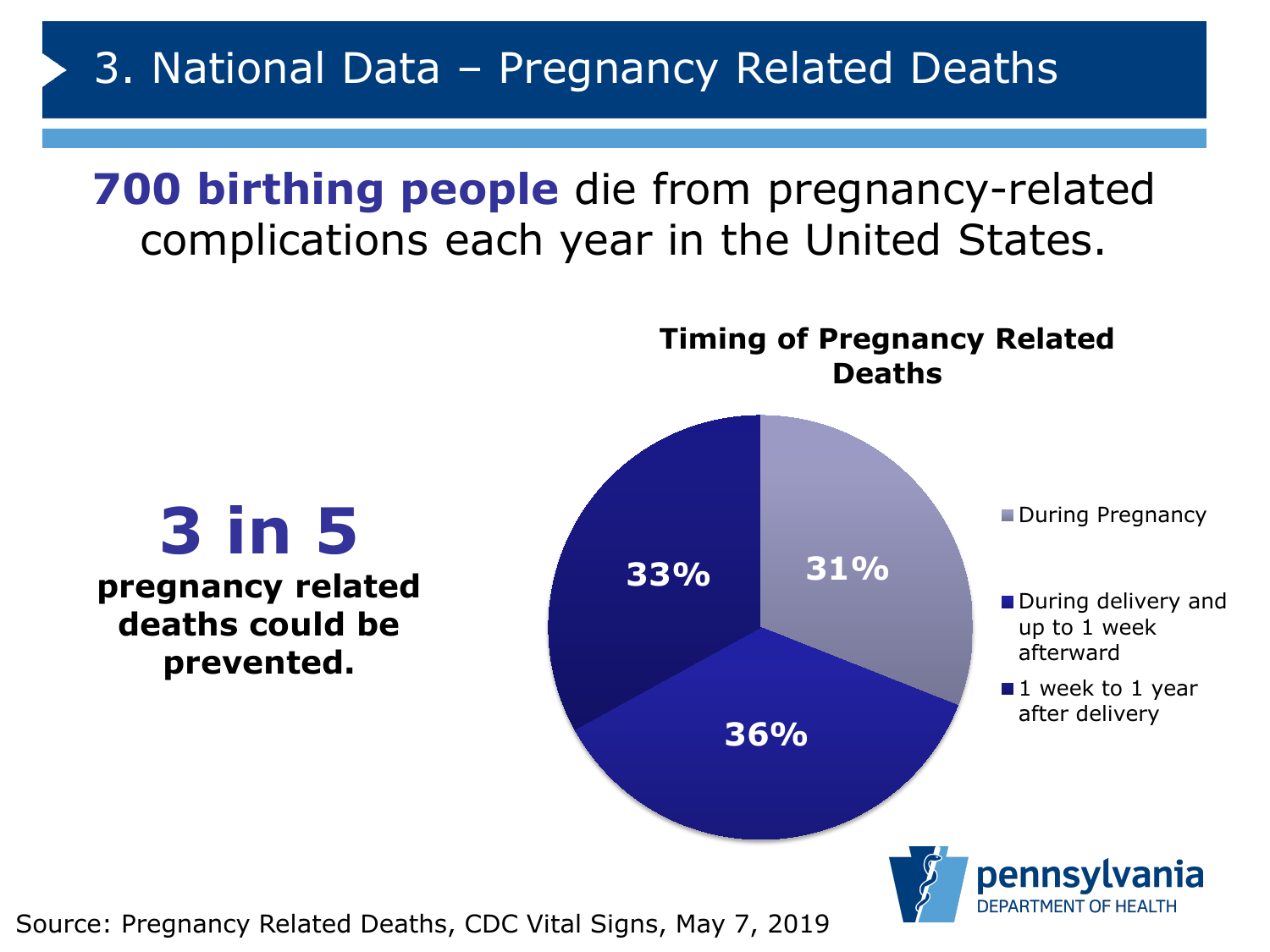### 3. National Data – Pregnancy Related Deaths

### **Leading Causes of Pregnancy Related Deaths by Time of Death**

- **Overall:** Heart disease and stroke caused more than 1 in 3 deaths.
- **At Delivery:** Obstetric emergencies, like severe bleeding and amniotic fluid embolism (when amniotic fluid enters a mother's bloodstream) were most common.
- **Week after delivery:** severe bleeding, high blood pressure, and infection were most common.
- **1 week to 1 year after delivery:** Cardiomyopathy (weakened heart muscle) was the leading cause of deaths



Source: Pregnancy Related Deaths, CDC Vital Signs, May 7, 2019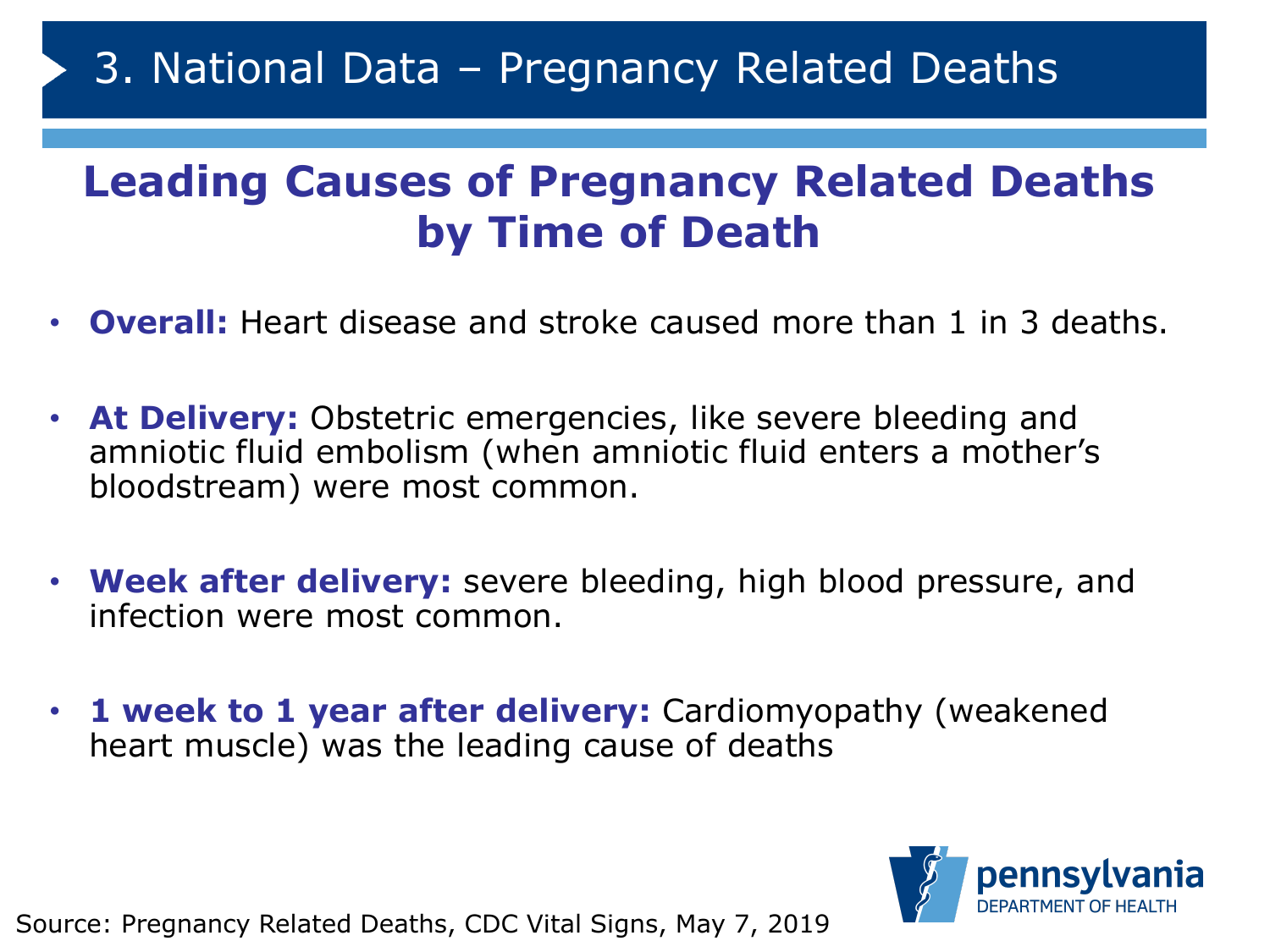## 3. National Data - Racial Disparities

Nationally, American Indian/Alaska Native and Black birthing people are **2 to 3 times** as likely to die from a pregnancy-related cause than white birthing people. These inequities persist over time.



\*PRMR: Pregnancy-related deaths per 100,000 live births

Source: Infographic: Racial/Ethnic Disparities in Pregnancy-Related Deaths — United States, 2007–2016, CDC, Division of Reproductive Health, National Center for Chronic Disease Prevention and Health Promotion

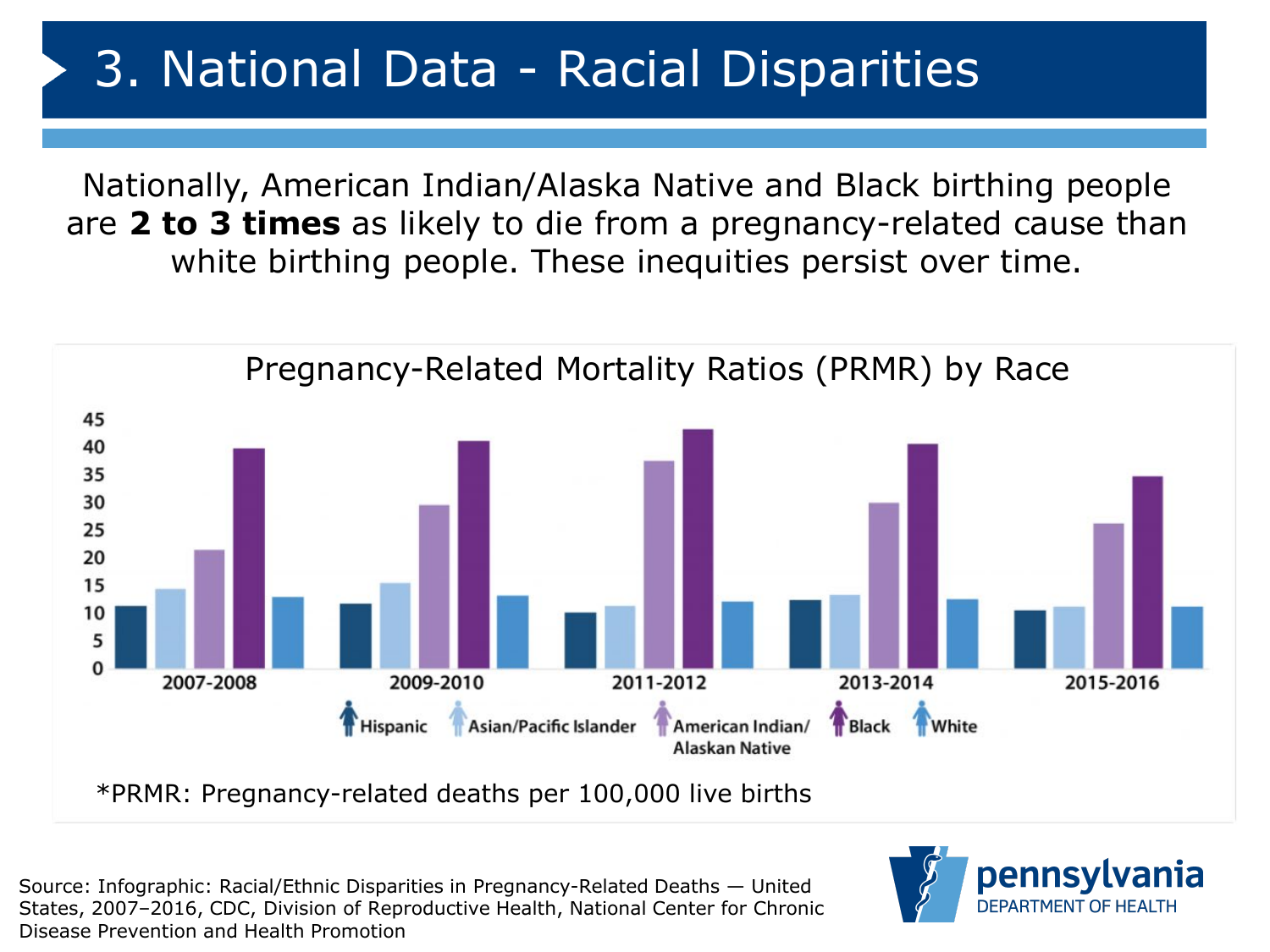## **Inequities Increase with Age**



The disparity ratio between black birthing people and white birthing people by age rage from 1.5 for <20 age group to **4.3 for 30-34 age group.** 

\*PRMR: Pregnancy-related deaths per 100,000 live births

Source: Infographic: Racial/Ethnic Disparities in Pregnancy-Related Deaths — United States, 2007–2016, CDC, Division of Reproductive Health, National Center for Chronic Disease Prevention and Health Promotion

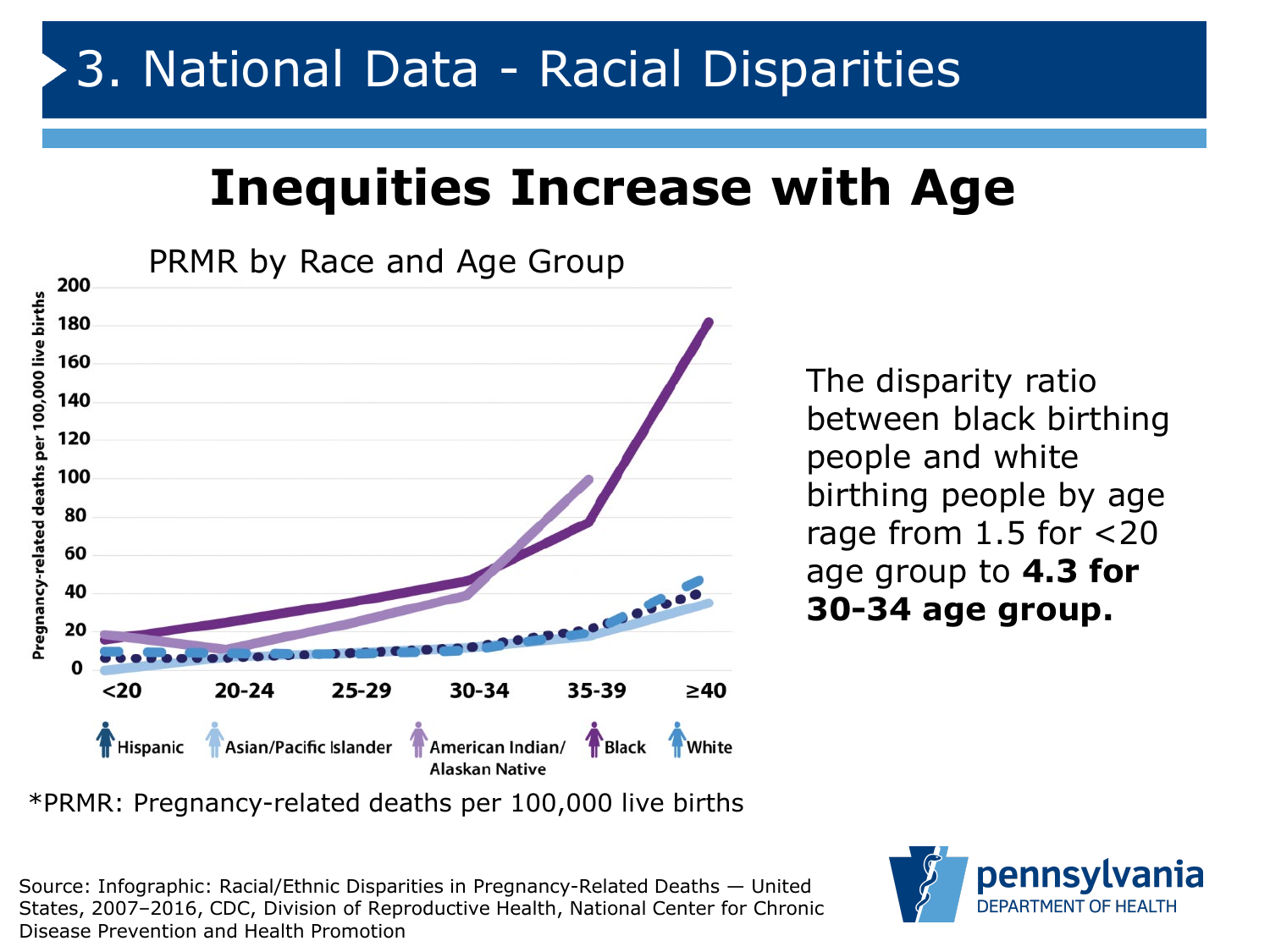## 3. National Data - Racial Disparities

## **Inequities by Education Level**

PRMR by Race and Education Level 70 Pregnancy-related deaths per 100,000 live births 60 50 40 30 20 10  $\Omega$ Less than **High School Some College College Graduate High School** or Higher White Black Comerican Indian/Alaskan Native

The PRMR for **black birthing people with at least a college degree was 5 times higher** than white black birthing people with a similar education.

#### \*PRMR: Pregnancy-related deaths per 100,000 live births

Source: Infographic: Racial/Ethnic Disparities in Pregnancy-Related Deaths — United States, 2007–2016, CDC, Division of Reproductive Health, National Center for Chronic Disease Prevention and Health Promotion

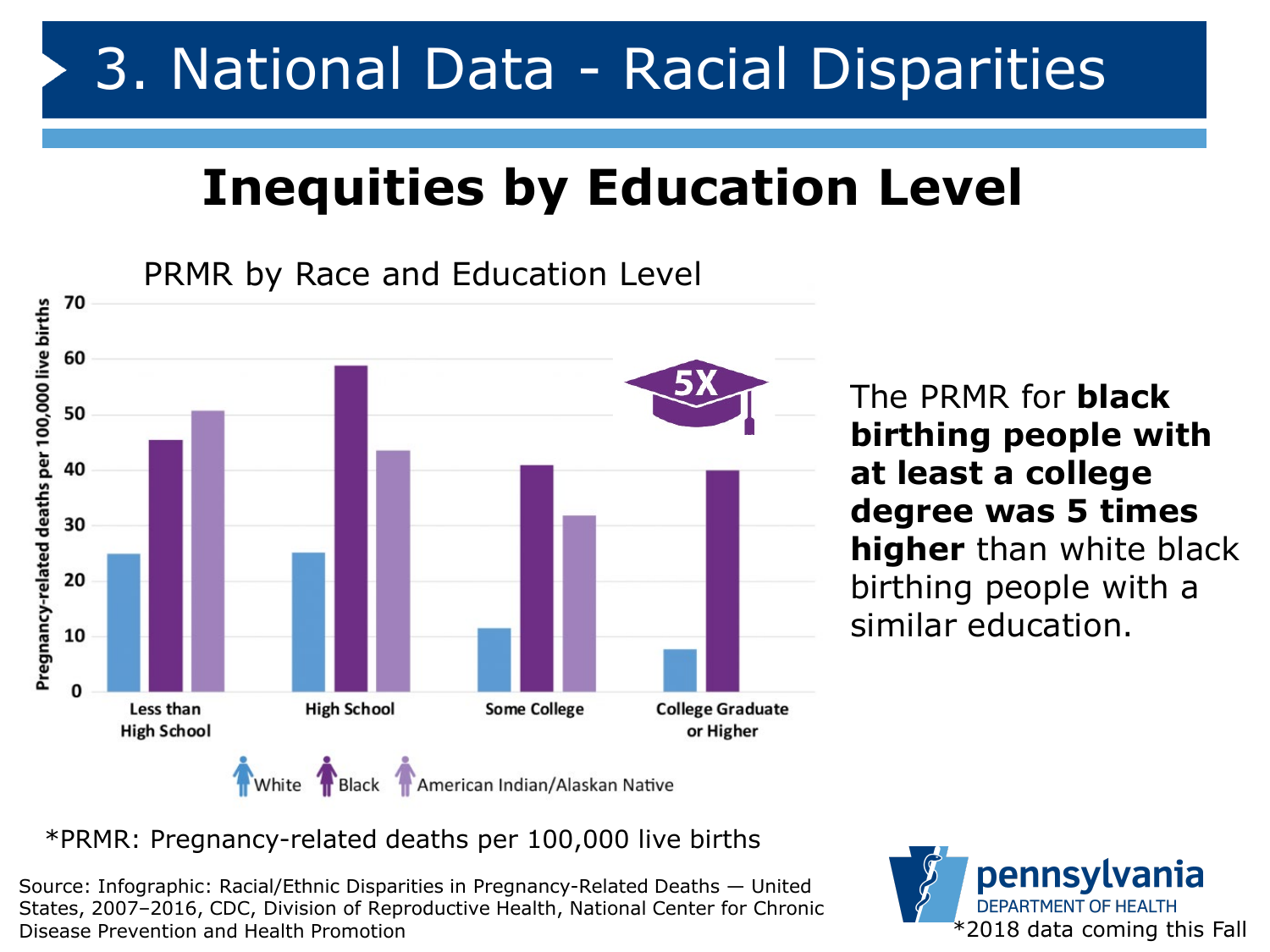The **mission** of the Pennsylvania Maternal Mortality Review Committee is to:

- Systematically review all maternal deaths;
- Identify root causes of these deaths; and
- Develop strategies to reduce preventable morbidity, mortality and racial disparities related to pregnancy in Pennsylvania.

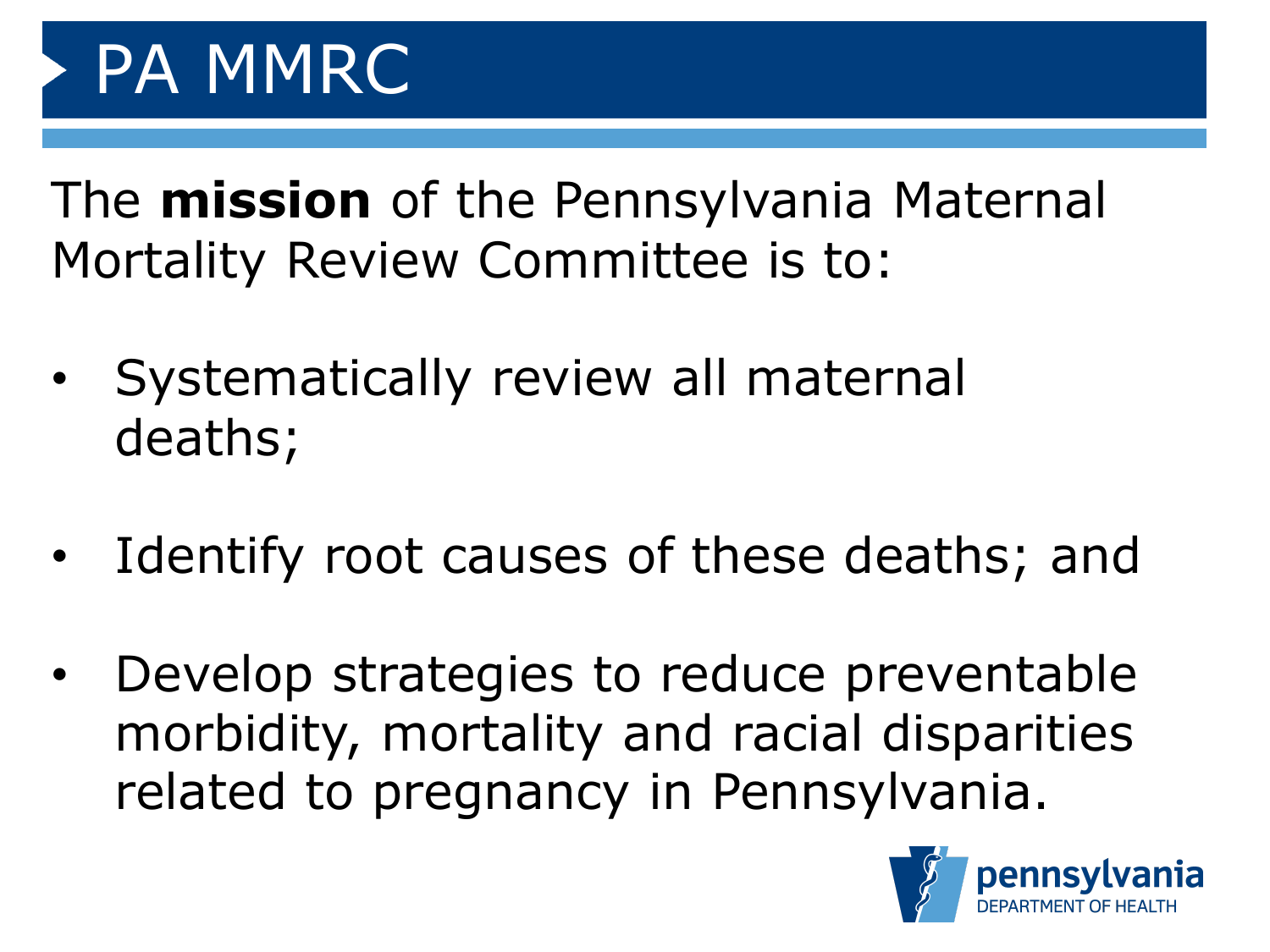# Cascading Effects of MMRC



**DEPARTMENT OF HEALTH** 

Source: Power of MMRCs, www.reviewtoaction.org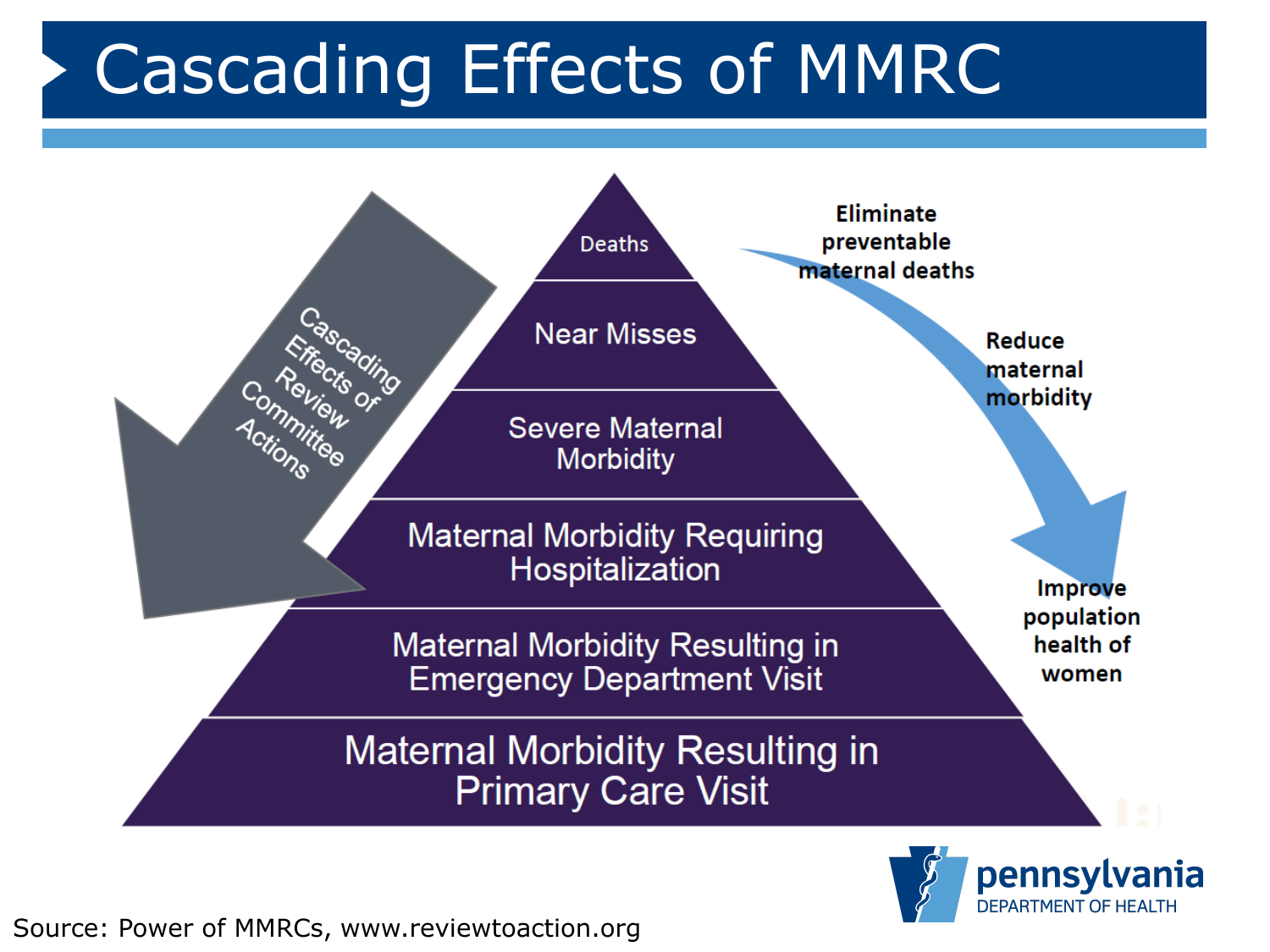# More info at Health.PA.gov

Health > All Health Topics > Healthy Living > Maternal Mortality

## **Maternal Mortality**

Maternal mortality is devastating for families and communities worldwide. In Pennsylvania specifically, a large disparity exists between white and African American women for maternal mortality. Unfortunately, mortality is just the tip of the iceberg: for every woman who dies, there are more women who just barely survive. Because of this, Governor Wolf has made maternal and child health a priority for the state of Pennsylvania.

#### **What is Maternal Mortality?**

Maternal mortality is a death of a woman during pregnancy, or up to one year following the end of the pregnancy, regardless of the outcome of the pregnancy. Maternal mortality applies in cases of livebirth, stillbirth, abortion and miscarriage. When describing maternal mortality, deaths are divided into the following categories:

Pregnancy Associated Deaths: the death of a woman during pregnancy, or up to one year following the end of the pregnancy, regardless of the outcome of the pregnancy.

#### **Resources**

CDC Vital Signs Report on Maternal Mortality<sup>7</sup> Maternal Mortality in Philadelphia 2010-2012 Maternal Mortality Terminology C PA Perinatal Quality Collaborative ø Review to Action C